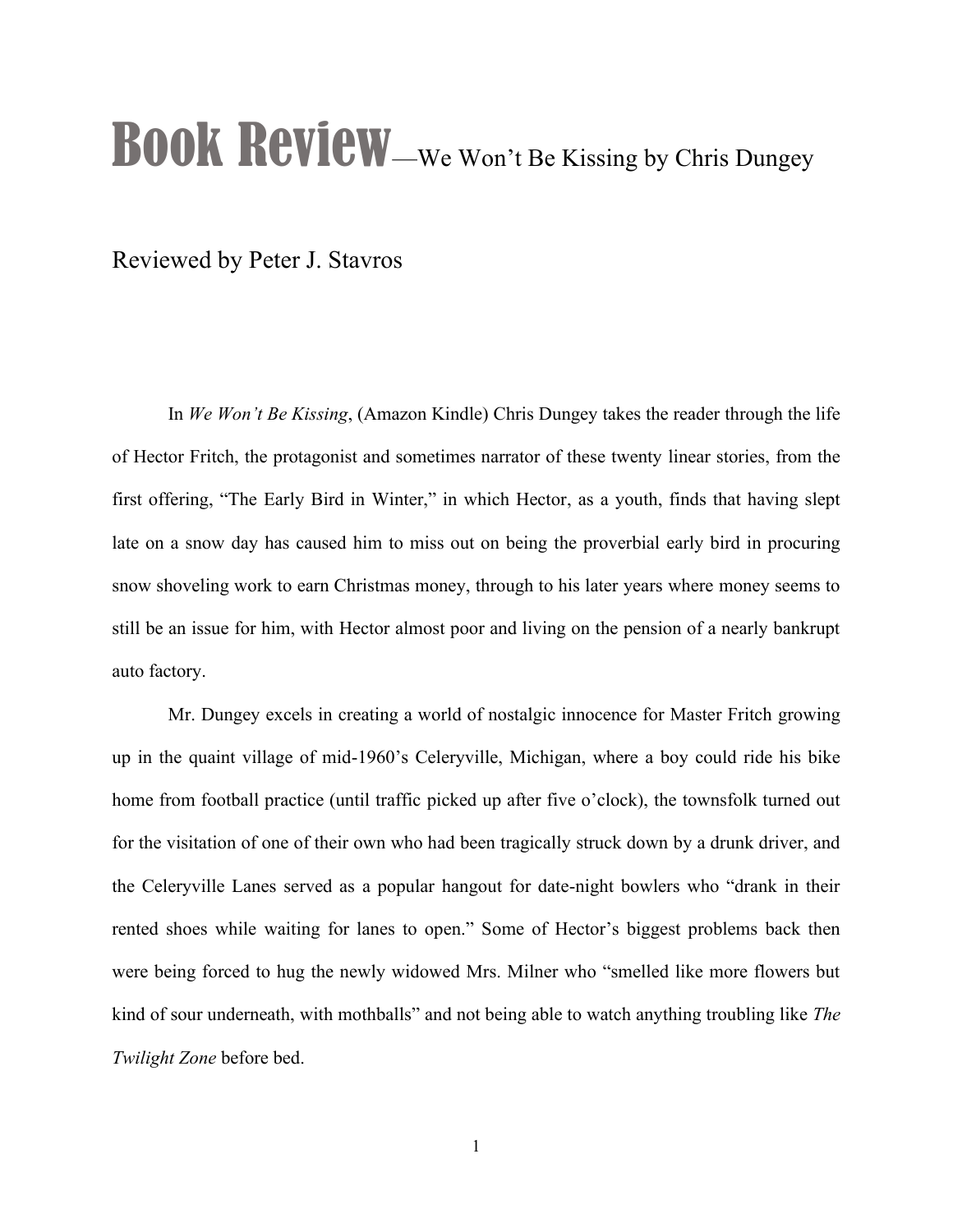Hector must also deal with the shenanigans of his little brother, Chick, who, in the delightfully cringe worthy "Equation," has injured himself while rubbing the pet hamster against his bare nether regions while singing *Love Me Tender*. Mr. Dungey vividly sets the scene when Hector arrives to the bathroom after hearing the boy's shrieks: "Hector skidded to a halt in the doorframe and beheld a scene of apparent carnage. Dime-sized splats of blood dotted the bathmat. There was blood on a towel and Chick's clothes. The linoleum, in a pattern of squares meant to look like tiles, was spattered as well. Chick stood above the commode, bleeding from the tip of his penis. His face was contorted with pain as he daubed with toilet paper at a hidden wound." Once Chick is attended to, the brothers amusingly concoct an elaborate scenario to keep Ma from finding out.

However, life turned out a bit less idyllic, and whimsical, for Mister Fritch—at one point, with his 401K taking a hit in the market, he finds himself trying to sell the wedding band from his first marriage. A noteworthy entry from this time frame is "Brush" in which Mr. Dungey creates gripping tension and white knuckles suspense when Hector's foot becomes wedged beneath a thick oak trunk while attempting to clear a trail at his hunting lodge, rendering him immobile while he waits for Chick—now with his chance to save the day—to rescue him as a bear wanders nearby. "After a few more of what Fritch imagined to be grub-rooting sounds more silence. Then came more cautious movement, edging closer through the saplings and ferns. Silence again. Was it listening? Sampling through its snout the local news on the night air? Fritch couldn't breathe any shallower."

Hector Fritch's tale comes full circle with his  $50<sup>th</sup>$  high school reunion in the aptly titled "Reunion," which brings this book to a satisfying conclusion. Through these stories, Mr. Dungey paints a portrait of the boy inside the man, adding depth and character by inserting Hector into